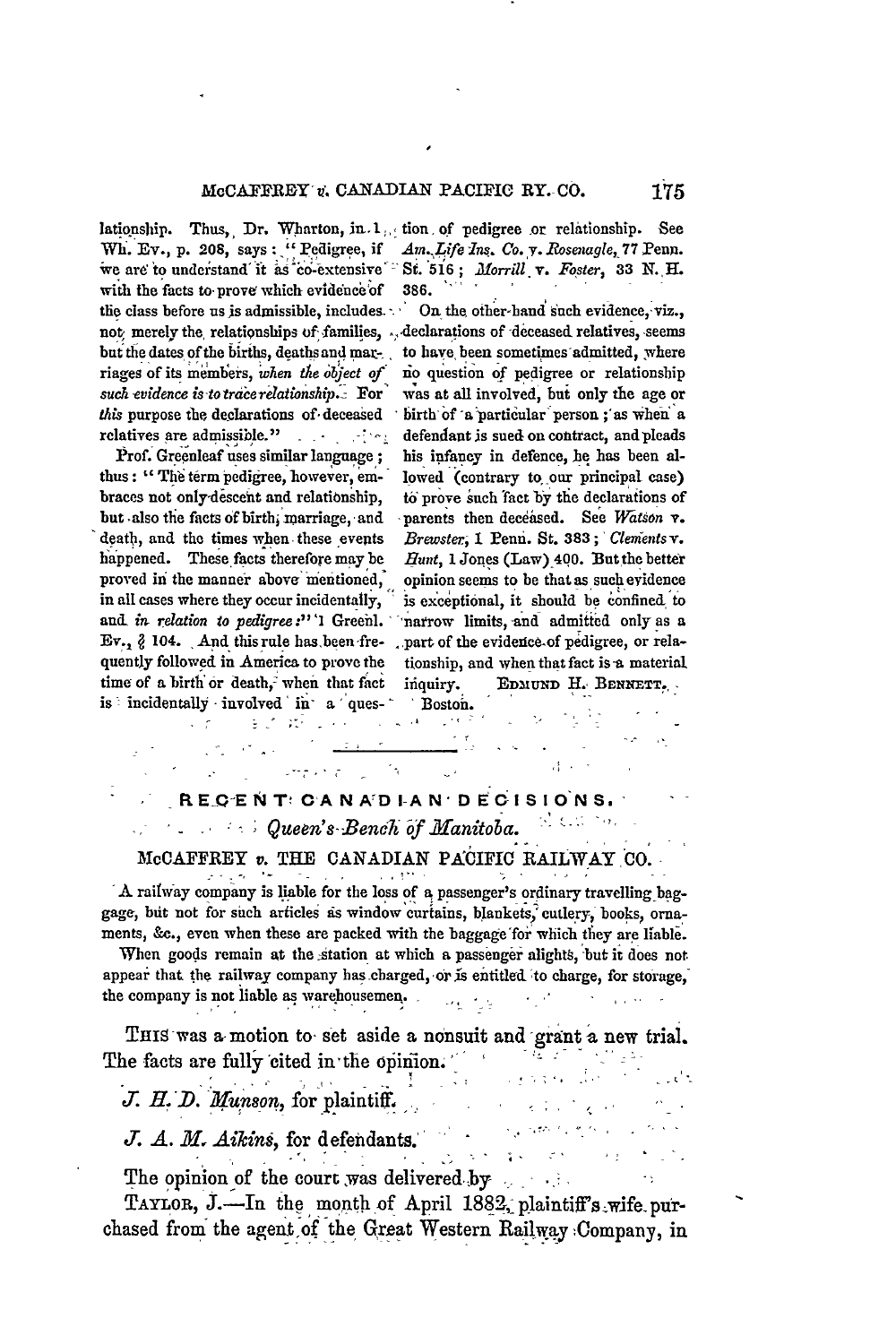## M3CAFFREY **v. CANADIAN PACIFIC RY. CO.** 176

the city of Toronto, tickets for the conveyance of herself and **chil**dren, from Toronto to Winnipeg, over certain lines of railway including that of the defendants. At the time of purchasing **the** tickets, she had her baggage checked, in the usual way, through from Toronto to Winnipeg. She reached Winnipeg on the 24th of April, and on the following day, she and the plaintiff went to the railway station to get her baggage, and there saw the trunk, the loss of which is the subject of this action. **Her** other trunks had not at this time arrived, and acting, as she says, on the advice of some person at the station, she did not take it away, but left it to await the arrival of the others. **A.** day or two after, the other trunks arrived, and were taken away **by** the plaintiff and his wife. The trunk which had first arrived, had however, in the meantime disappeared and has never been received **by** the owner. For the loss of it, the present action is brought.

The declaration as originally framed had four counts. The first against the defendants as common carriers of goods for hire, alleging a contract to carry certain goods, and charging a breach of the contract. The second is in tort, charging that the goods were lost **by** the negligence of the defendants while in their possession, as common carriers. The third is against the defendants as warehousemen and bailees. The fourth is in trover. Before the trial, a fifth count was added under an order obtained from the Chief Justice, for the loss of the baggage of the plaintiff's wife, a passenger on the defendant's railway.

The defendants pleaded a number of pleas, those to the fourth count being, not guilty, and that the goods in question were not the goods of the plaintiff.

To the added count the defendants pleaded—first, non assumpsit; second, that the plaintiff did not cause his wife to become and be a passenger with her luggage as alleged; third, that they are not carriers of passengers and their luggage as alleged; fourth, that the luggage was not the property of the plaintiff or his wife as alleged ; fifth, that they did safely and securely carry the said luggage; sixth; that so far as the added count relates to the following goods, setting them out in detail, the plaintiff's wife "as such passenger caused to be transferred to the defendants' line of railway, the articles herein before mentioned as part of her personal luggage, to be carried as such luggage, and did not give notice to the defendants that her luggage comprised such articles as the articles herein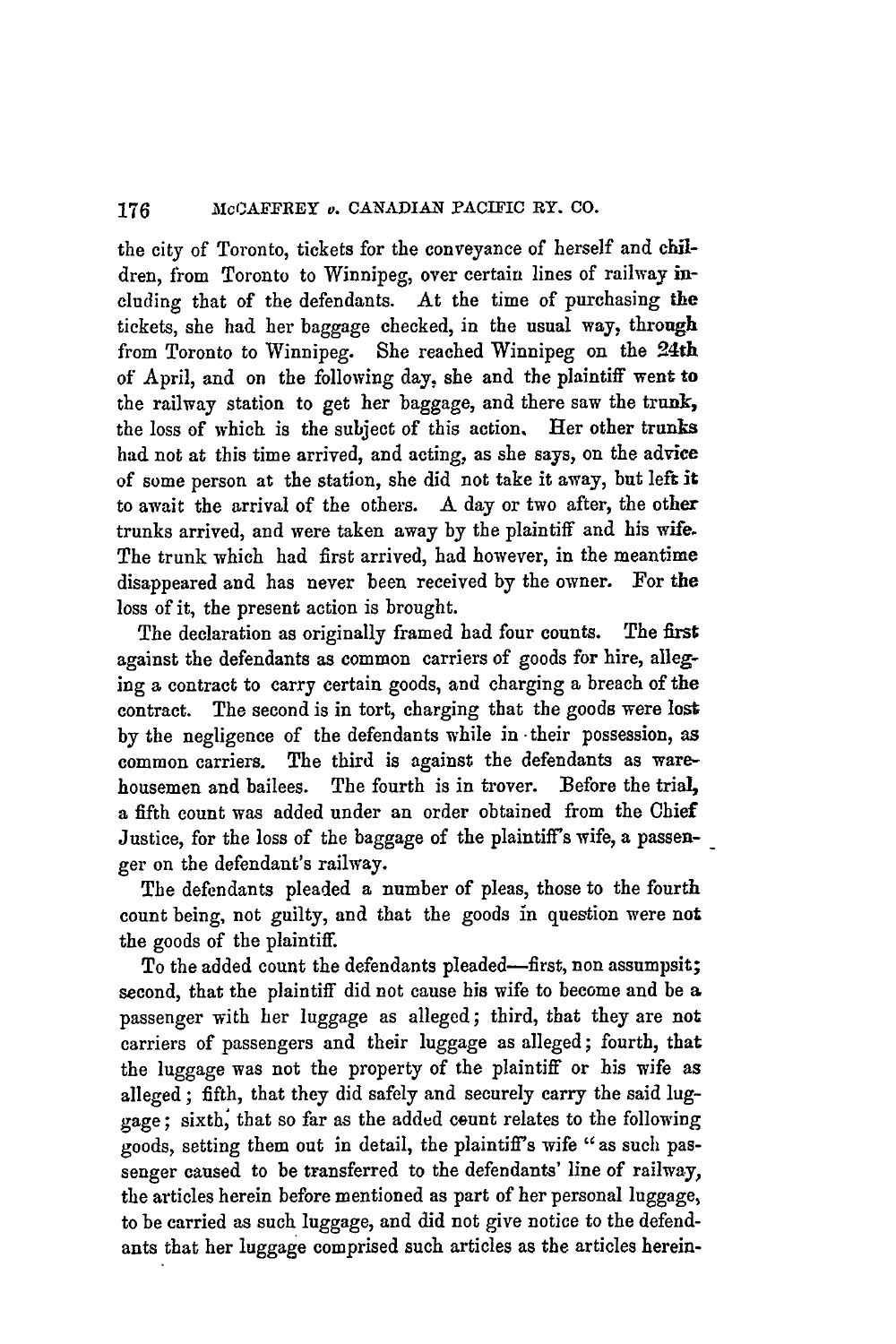before mentioned, and which was transferred to them as her personal luggage, that the same were not personal luggage, but freight or extra luggage, and should have been paid for as such by the -plaintiff's wife, and the defendants would not have received them as personal luggage, if they had known what the articles were, and that the same were while on the said passenger train or at the railway station lost or stolen;" and for a seventh plea, that the luggage was taken to be carried under and by virtue of a contract made with another railway company.

At the trial of the action a nonsuit was entered. The plaintiff afterwards obtained a rule calling on the defendants to show cause why the nonsuit should not be set aside and a new trial had, and the two questions now to **be** decided in disposing of that rule are, whether the contents of the trunk sued for were, or were not personal luggage, and whether the defendants are, or are not liable as warehousemen.

The contents of the trunk as given in evidence by the plaintiff's wife consisted principally of household furnishings, intended for the use of the family when settled in Winnipeg. Among them were window curtains, blankets, sheets, counterpanes, feather pillows, pillow-slips, cutlery, books, pictures, parlor ornaments, stereopticon and Views. There were also two silk dresses, petticoats, childrens' clothing, two suits of gentlemen's clothing, and an opera glass.

In England, it seems now well settled that the personal luggage which a passenger is entitled to have carried with him, in right of his having purchased a ticket for his own conveyance, is limited to such clothing and such articles as a traveller usually carries with him, for his personal convenience. *Great Northern Railway Co. v. Shepherd,* 8 Ex. **38:** or, as it is expressed in Story on Bailments, sec. 499, "such articles of necessity or personal convenience, as are usually carried by passengers for their personal use." See also *Hudston v. Midland Railway Co.*, L. R., 4 Q. B. 371.

The question was fully considered in the case of *Macrow v. Great Western Railway Co.,* L. R. 6 Q. B. 612, where the plaintiff having left Canada to settle in England, sued the defendants for a trunk containing sheets, blankets and quilts, lost while he was travelling with it between Liverpool and London, and the court held, that the article being intended for the use of the plaintiff's household when permanently settled, could not be considered as VoL. **XXXIII.-23**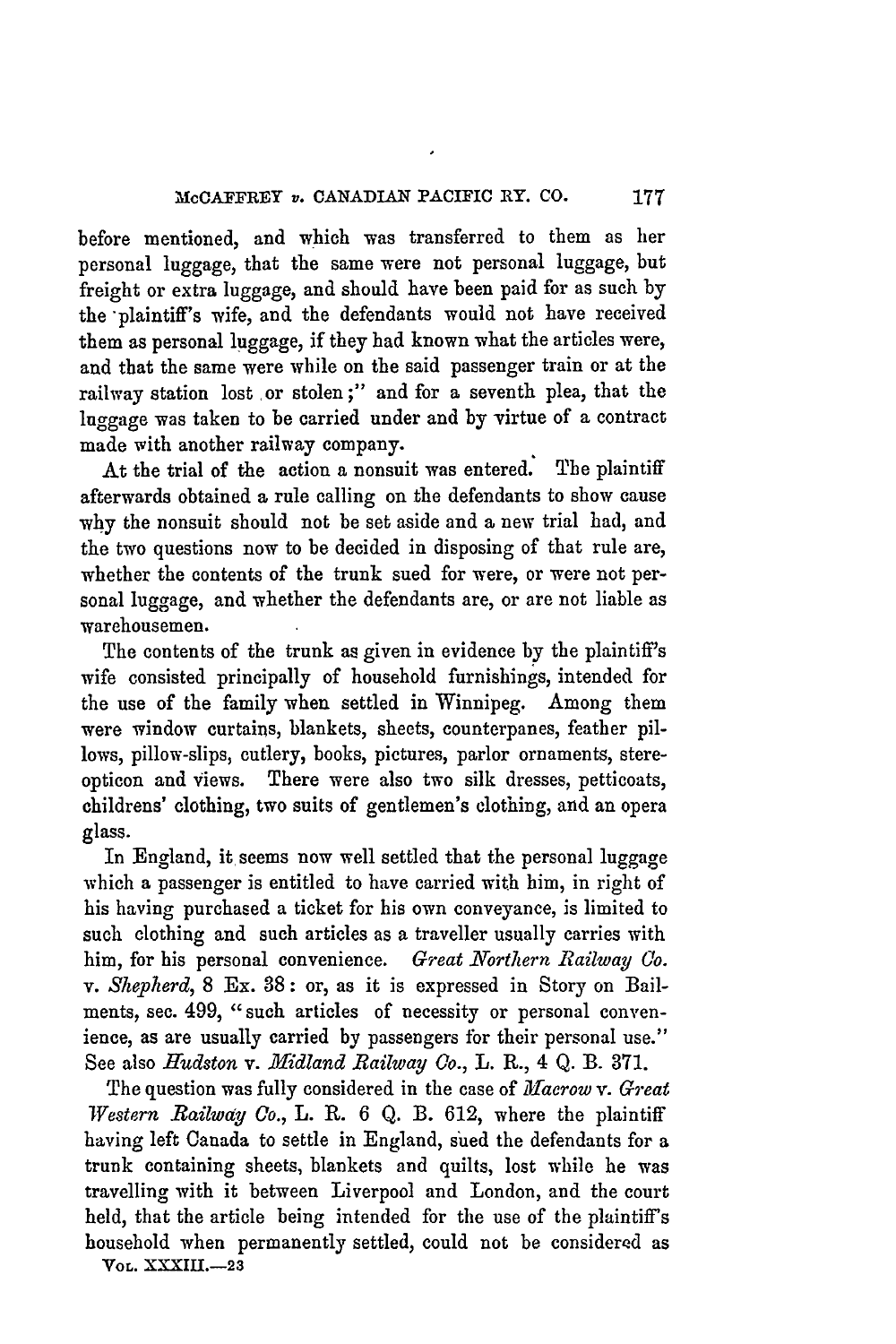personal or ordinary passenger's luggage, and therefore the company were not liable. Numerous other English cases to the same effect might be cited, specially *Cahill v. London & N. W. Railway* Co., **13 0.** B. N. S. 818.

The courts in Ontario have followed the English authorities on this subject. Reference may be made to *Shaw v. Grand Trunk Railway (Jo.,* 7 **U. C. C.** P. 493. *.Bruty* v. *Grand Trunk Railway Co.,* **32 U.0.** Q. B. 66 and *Lee* v. *Grand Trunk Railway Co.,* Id. 350.

In the United States a different rule seems at one time to have prevailed, on the ground, that the length of the journey and the requirements of travelling would make articles luggage in that country, which would not be considered such in England.

Thus in *Ouimit* v. *Henshaw,* **35** Vt. 605, a bed, pillows, bedding and bed-quilts, carried by a man travelling from Canada to the United States, were held to be personal baggage.

More recently, however, the American decisions are in accordance with those in England. Thus baggage was held not to include a trunk, containing valuable merchandise. *Pardee v. Drew,* **52** Wend. 459; nor samples of merchandise carried to enable the passenger to make bargains: *Hawkins v. Hoffman,* 6 Hill 586.' So silverware carried in the trunk of a passenger has been held not personal luggage: *Bell v. Drew,* 4 **E.** D. Smith 50; and so a dozen silver teaspoons, a Colt's revolver, or surgical instruments, except the passenger be connected with the medical profession, are not: *Giles v. Fauntleroy*, 13 Md. 126. The conclusion to be drawn from the American decisions is given in a note in 2 Redfield's Am. Ry. Cases 138, in which the question of what particular articles may, or may not, be carried by a passenger as luggage, is considered, and it is there said the very word "baggage" or "luggage" as applied to the traveller, implies that it is something which he "bags up" or "lugs along" with him, for his daily comfort and convenience on his journey.

Following then what seems now to be the uniform line of decisions in England, the United States, and Ontario, there can be no doubt that the greater part of the articles contained in the trunk in question did not come within the class of personal luggage, which a passenger is entitled to have carried along with him, in virtue of his having purchased a ticket for his conveyance, and the loss of which will render the carrier liable. No attempt was made to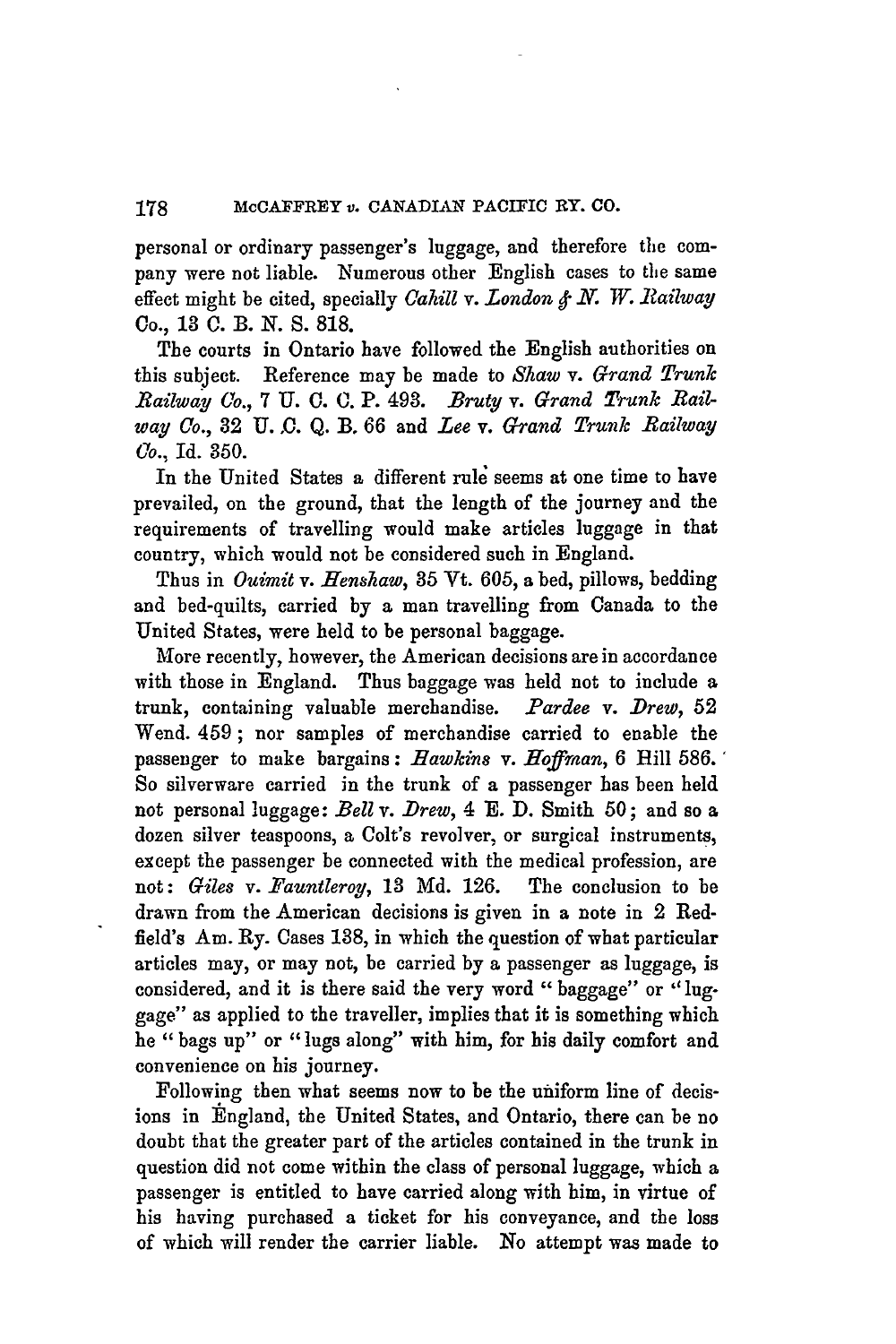show on the evidence here, as was attempted in *Cahill v. London & N. W. By. Co.,* 10 **0.** B. N. S. 154; **13** Id. 818, and in *Lee* v. *Grand Trunk BRy. Co.,* **36** U. **0.** Q. B. 350, that the company's servants knew, or from the appearance of the trunk must be assumed to have known that its contents were not ordinary personal luggage.

Although the greater part of the contents of this trunk could not come within the class of personal luggage, some of them did so. The silk dresses, petticoats, and children's clothing may fairly be held to do so, and perhaps the opera glass. The two suits of gentlemen's clothing do not, under the circumstances of this case, for the trunk was being carried along with the plaintiff's wife. Women's dresses carried in a man's trunk, have been held clearly not to be personal luggage, for which the carrier would be responsible: *Miss. P. Ry. v. Kennedy*, 41 Miss. 671.

The fact that articles which may fairly be considered personal luggage are packed and carried with others of a different character, does not relieve the carrier from liability for the value of the articles, which are personal luggage. It was so held in *Bruty v. Grand Trunk By. Co.,* **32 U. 0. Q.** B. 66, and in *Great* **N.** *By. Co. v. Shepherd,* **8** Ex. **80.**

As to the count charging the defendants with liability for this trunk, as warehousemen, we think they are not liable.

The case mainly relied upon by the plaintiff in support of their liability was *Mitchell v. Lancashire & Yorkshire By. Co.,* L. R., 10 Q. B. 256. The plaintiff's counsel, on the argument, referred to that case as one in which BLACKBURN, J., held that if the defendants could charge storage, then they were bailees for him and liable. He further contended that in the present case, the defendants charged storage upon the other pieces of luggage brought by the plaintiff's wife, so that they clearly came within that case. **A** reference to the case, however, shows that the language used by the learned judge was, *"I* think in this case the railway company, in holding these goods, could have charged warehouse rent, and that being so, I think there can be no doubt that prima facie there was **a** liability as bailees for reward."

In that case a quantity of flax having been consigned to the plaintiff at one of the company's stations, a notice was sent him on its arrival, requiring him to remove it, and stating that the defendants held it, not as common carriers, but as warehousemen,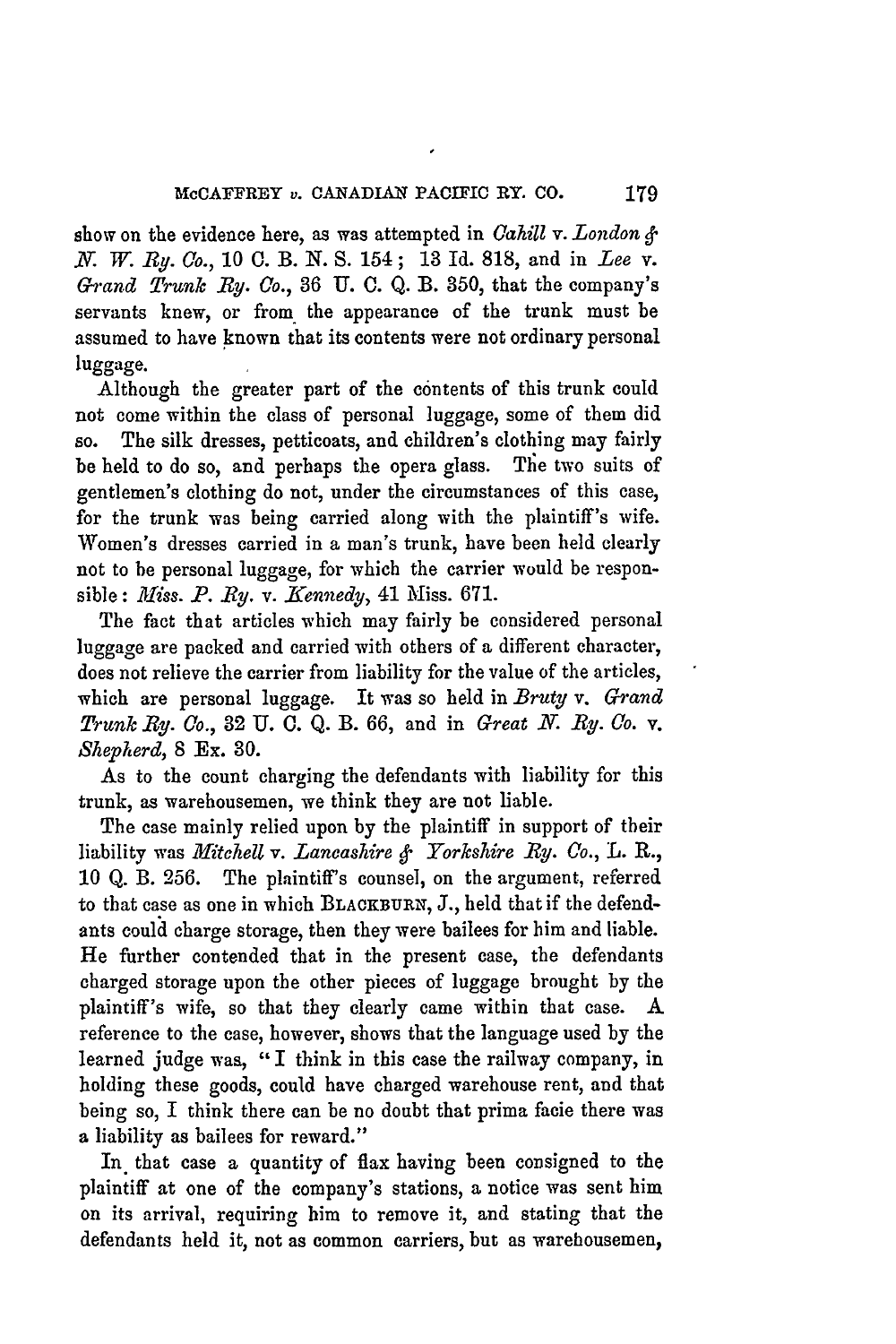## 180 McCAFFREY *v.* **CANADIAN** PACIFIC RY. **CO.**

and subject to the usual warehouse charges. The company clearly put themselves in the position of warehousemen, and gave the plaintiff notice that they intended charging as 'such for the storage of the flax. Then there was undoubted evidence of such negligence on their part as would render warehousemen liable. The contention of the company on certain words in their notice, that the goods were "at owner's sole risk," amounted, **BLACKBURN, J.,** said, to this, "we are to be paid warehouse rent, and keep them as warehousemen, but we are not to be bound to take any care of them at all."

In fact, the sole question in that case was, whether under the notice as worded the company had any liability at all or not.

In the present case the evidence does not show that defendants charged or were entitled to charge any storage or warehouse rent, for this trunk. As to the payment made on the other trunks, the only evidence is that of the plaintiff himself, and all he said was, in answer to a question, "Did you have to pay anything on that baggage ?" "Yes, I paid something like **\$3.00** for extra baggage and storage." Now the plaintiff's wife travelled with herself and six children on two tickets and a half one, and she had with her five trunks for which quantity a charge for extra luggage might well be made. We think before the defendants can be made liable as warehousemen, there should have been clearer evidence that storage was charged by them on luggage or that they are entitled to make such a charge. Besides there is no evidence of negligence on the part of the defendant§. The plaintiff's wife came about the time of the great floods, which in the spring of 1882, interrupted railway traffic, the trunk was seen on the platform at the station, with a number of other trunks, and the plaintiff did not then take it away but requested one of the defendants' servants to put it "under the platform out of the drops of wet." Then we learn from Mr. Pearse, a witness called by the plaintiff, and who is in the employment of the company, for tracing lost baggage and freight, that he saw the trunk at Brandon station, and ordered it to be returned to Winnipeg. His belief is, that the trunk was on its return to Winnipeg stolen. He says it could not be delivered to any one, except on **a** lost check receipt, and there is no such receipt in existence.

The value of the articles which would properly come within the designation of personal luggage is sworn **by** the plaintiff's wife to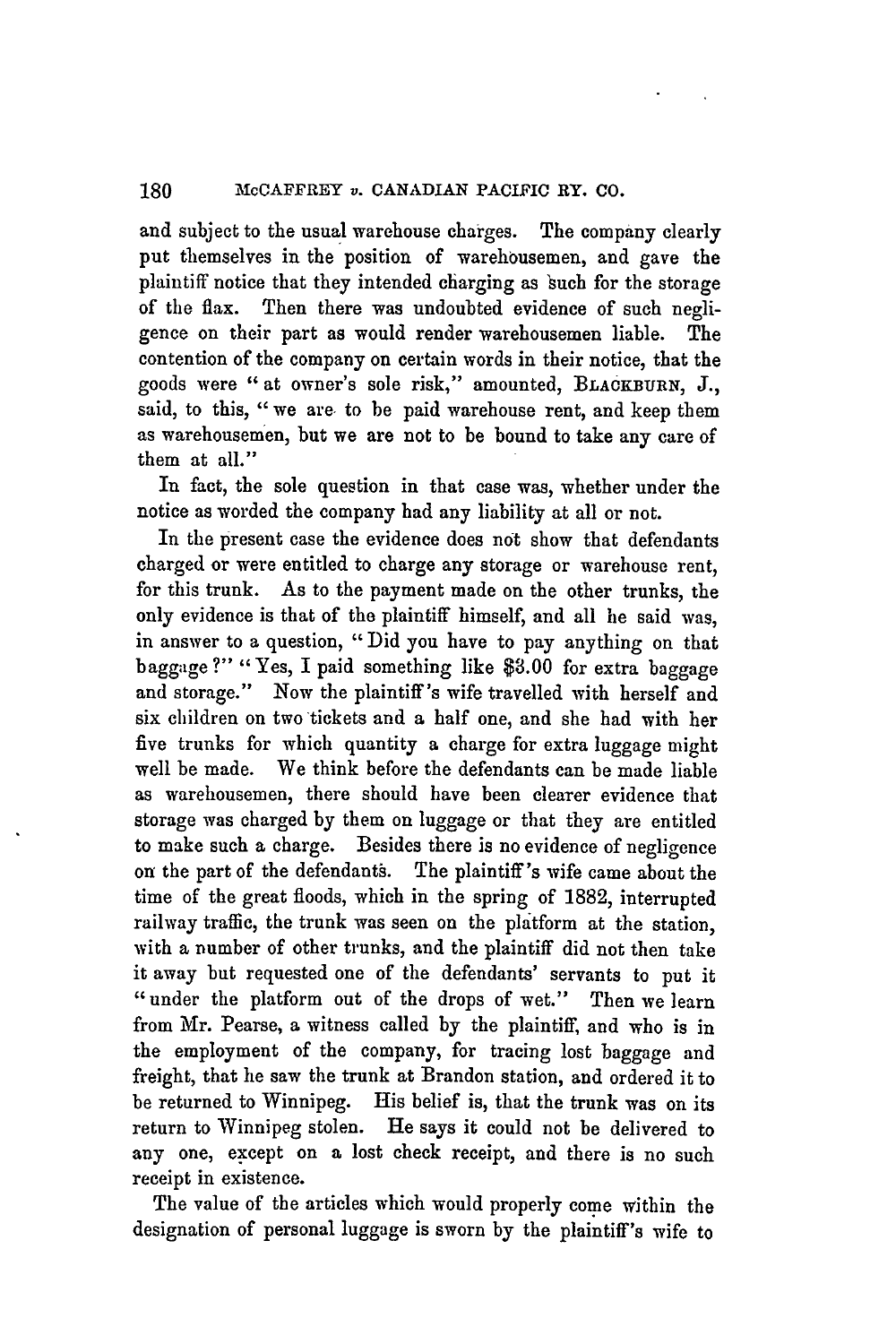be **\$96.50,** and the plaintiff cannot claim to put them higher than his own witness, the only one who gives the values, has done. For this amount the plaintiff should have a verdict. If the parties agree to a verdict for this amount being entered, the nonsuit granted at the'trial should be set aside without costs. If they do not, as this is a jury case, and we cannot enter a verdict unless agreed to, there must be a new trial without costs.

*Passenger preceding or following Bag*gage.-Ordinarily it makes no difference whether a passenger goes a few hours before or a few hours after his baggage. It is true that it must be carried with him upon his journey, but substantial compliance with this requirement suffices. It need not start or arrive at precisely the same instant as the passenger's departure or arrival. The following instances show this to be the rule of law and illustrate the liability of the carrier: **A** trunk was taken possession of by the baggage-master, who promised that it should be safely carried to the point designated by *the* passenger, who, however, did not travel with it. Nothing was said about his paying any compensation for carrying the trunk, which was lost in transit. *Held,* company liable: *Wilson v. Grand Trunk Rd.,* **57** Me. **138. A** trunk preceded the passenger to his final destination on account of his buying and using **a** stop-over ticket on the way. It was rifled of its contents **by** burglars in defendant's waiting-room, where it had been stored. *Held,* company liable: *C., R. I.* **4-** *P. Rd,* v. *Fahey,* **52 Ill. 106.** The baggage was put aboard the car with knowledge of the agent that the passenger was not to go until the next trip. No person was employed to take care of the baggage; each passenger was expected to look out for his own. The trunk was lost. *Held,* company liable: *Logan v. Rd.,* 11 Rob. (L. A.) *24;Warnerv. Rd.,* 22 Iowa 166. The fact of the passenger having paid no extra fare for the carriage of his baggage makes no difference as to the responsibility of the carrier:

*Graffam v. B. 6- M. Rd.,* **67** Ale. 234. But where **a** passenger left port before her baggage arrived for shipment, and caused the delinquent baggage to **be** shipped on another vessel, and part of it was lost on such vessel, *Reld,* that this was an ordinary case of shipment of goods as freight, and that the shipowners were responsible for the loss of the goods as freight: *The Alvira Harbeck,* 2 Blatch. **336.**

*Storage.-The* contract of storage at the place of destination is a part of the original contract to carry, and the party liable on the main contract of carriage is liable on the implied contract of storage: *Brownell v. N. Y. C. Rd.,* 45 **N.** Y. 184. Carriers are liable for baggage left **by** passengers in charge of their agents, such passengers intending to proceed with the same on the next train, or left for convenience in departing from the place where the baggage is deposited **:** *C. 4- A. Rd. v. Belknap,* **11** Cush. **97.** It is not necessary that the place of deposit of passengers' baggage in **a** railroad station be absolutely fire-proof or burglarproof. It need only be such a place as a man of ordinary prudence might use for the storage of his goods **:** 0., *R. I. 4- Peoria Rd. v. Faheg,* **52** Ill. 106. After the arrival of a train or ship a reasonable time **will** be given to passengers to remove their baggage, during which time the carrier will be held liable, as a carrier, for the safety of such baggage. He will be held an insurer of it; **but** after the expiration of such time, and especially after notice to the passenger to remove his baggage, the carrier's liability as an insurer ceases, and in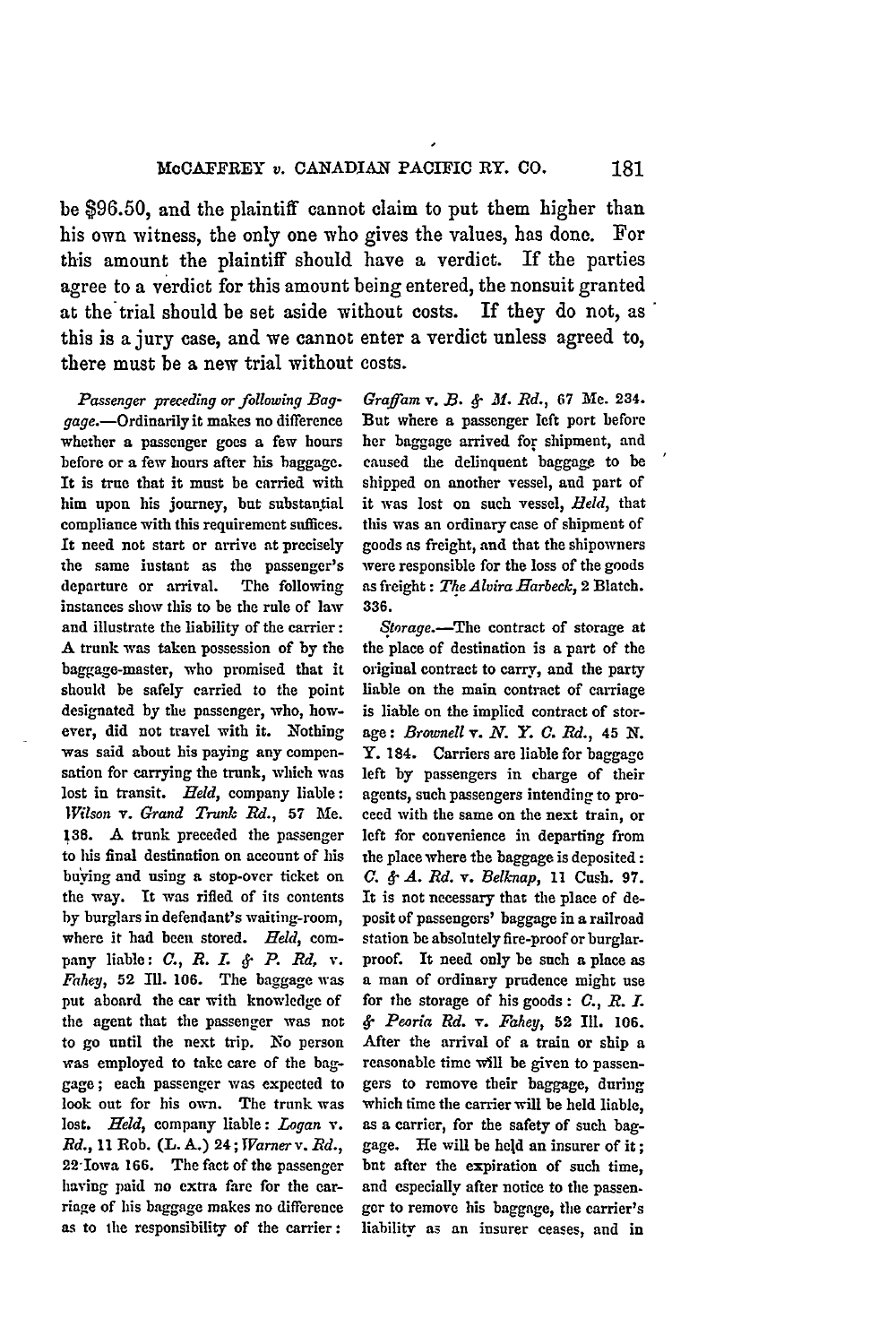place of it the liability of a warehouseman exists. As a warehouseman, however, lie is still bound to preserve the baggage with ordinary care, and is responsible if it be lost through his negligence **:** *Vanhorn v. Kerrait, 4 .* **D.** Smith 453. Several cases illustrate these propositions: thus where a passenger left for his own convenience his baggage at the station over night, where it was destroyed **by** accidental fire without the company's fault, it was held not liable **:** *Ross* v. *Hl., K. 4- T. Rd.,* 4 Mo. **App. 583;** *Roth v. Rd.,* 34 *N.* Y. 548; *Louisville Rd. v. Mahan*, 8 Bush 184. In another case a passenger allowed his baggage to remain at the station from ten A. M. until very near the same time next day, and during the day it was the custom of the defendant not to lock up the baggage, but to keep watch over it, and at night it was customarily put under lock and key. The baggage was lost. *Ield,* company not liable: *Holdridge v. Rd.,* **56** Barb. 191. **A** passenger of a steamer having arrived at its destination about twelve o'clock at night left the boat in the morning, which was on Sunday, at a reasonable hour for rising, to visit a friend, with the inten**tion** of returning before the boat should return for New York on the next day, and then demanding her trunk, for the purpose of continuing her trip to Boston. When she **left** the steamboat the trunk had been stored by the boatmen in a baggage-room used by them for such purposes **;** before she returned the trunk and its contents were destroyed **by** fire without any negligence on the part of the carriers. *Held,* not liable, being mere bailees: *Jones v. Transportation* Co., **50** Barb. **193. A** yalise left for **a** few hours was lost. *Held*, that this was a case of gratuitous bailment. Defend**ant** was bound to exercise only slight diligence and liable only for gross negligence: *Minor v. C. 4- N. J1. IV. Rd.,* **19** Wis. 40 **;** *Louisville Rd. v. Mahan,* 8 Bush 184. And where a passenger

on a railway omitted for three days to demand his baggage. *Held,* that the company's liability as a common carrier had ceased, and they were only liable as warehousemen: *Fairfax v. N. Y. C. Rd.,* **37 N.** Y. **(S. C.) 516 ; .43 JId. (S. C.) 18. A** trunk was left over night in the common room of defendant's station, instead of being placed in the adjoining baggage-room, where it properly belonged. During the night some unknown person broke into the room, and the trunk, and stole from it certain valuables. *Held,* there being no evidence of any effort to discover the burglar, that defendant was liable as a warehouseman, even if his liability as a common carrier did not still exist: *Marner v. Rd.,* 22 Iowa **166 ;** *Bartholomew* v. *Rd.,* **53** Ill. **227. A** passenger, who was lame, arrived at his destination on the railroad and told the baggagemaster that he was lame and unable to take his baggage with him, but that his father would call for it. At this time his father was absent from home, but he returned in about two days, and called for the trunk as soon as he got back. It had been stored by the baggage-master in the room occupied by passengers, where they usually left baggage and allowed baggage to be taken away. At times no one of the company's employees would be present to watch the baggage. There was a warehouse attached to the depot, but the baggage was not placed in it. *Held,* that the company were liable for the loss of **it:** *Curtis* v. *Rd.,* 49 Barb. 148. **A** passenger did not call for his trunk until the second **day** after his arrival, when it could not be found. The company did not show any proof accounting for the failure to deliver **;** hence it was *held* that lie was entitled to recover: *Burnell* v. *N. Y. C. Rd.,* 45 *N.* Y. 184. **A** passenger, at the expiration of his journey, left his baggage with the baggage-man, asking him if it would be safe there until morning. The baggage-man said, Yes, but

182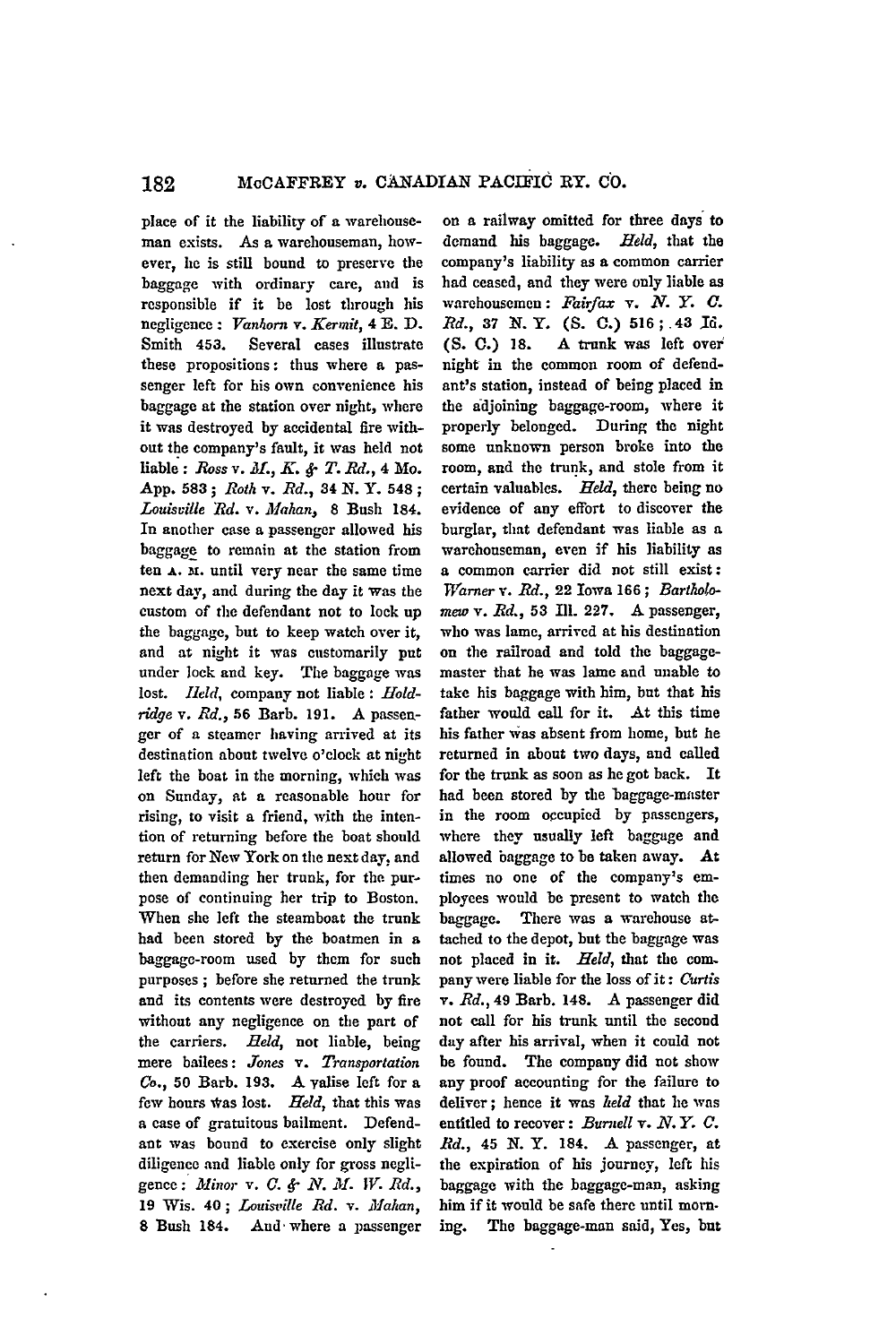the trunk was lost before **3.30** next morning. *Held,* company liable: *Ouimit v. Henshaw,* **35** Vt. 604. See also *Mote* v. *C. 6- N. W* **.***Rd.,* **27** Iowa 22; *Fairfax v. N. Y. C. Rd.,* **67 N.** Y. **11.**

Delivery by Carrier.-Travellers are entitled to require the delivery of their baggage according to the usual course of business: *Ouimit* v. *Henshaw,* **35** Vt. 604. It is the duty of a railway company to have baggage ready for delivery on the platform or other usual place **of** delivery: *Patscheider v. G. W. Rd.,* L. **R., 3** Ex. Div. **153.** Warehousemen are liable for losses occasioned by the innocent mistake of themselves or of their servants in delivering goods to a person not entitled to them **:** *Waldron v. Rd.,* 1 Dak. Ter. **351.** Where a box had nothing to which a check could be attached, and the passenger was informed that it would be just as safe without a check, and started on his journey, relying on this statement, the box having been delivered to a third party without authority, instead of being sent on as contracted: *Held*, that the defendants were liable for the loss of the box: *Waldron v. Rd.,* 1 Dak. Ter. **351.** If the carrier claims to have delivered the goods to an agent of the owner or consignee, it must be clearly proved that the person to whom delivery was made was in fact agent and duly authorized as such: Waldron *v. C. 6- N. I. Rd.,* **I** Dak. Ter. 351. But delivery may **be** waived by a passenger, and if his baggage be lost after he has waived delivery to himself personally **he** cannot recover against the carrier. Thus, where a passenger employed a hackman in Boston to carry himself and two trunks to a house on a certain street, at each end of which posts were placed so that a carriage could not enter it, and upon the carrier proposing that the driver should take another man to assist him in carrying the trunks, the passenger said that he would help, and when they arrived at the entrance to the street he went to the house with a valise, leaving

the driver to unload the trunks, and then returned suggesting that they take the heavier trunk first, to which the driver assented, saying: **"I** will set the other in here," putting the smaller trunk inside the posts, whereupon they went to the house with the larger trunk, and upon their return found that the other trunk was gone. *Held,* that the passenger had waived a delivery of the other trunks at the house: *Patten v. Johnson,* **131** Mess. **297.** A passenger, on her arrival at Boston, asked permission to leave her baggage for a short time. She was told by the agent that he could not keep baggage so long with the check on, but that it would be perfectly safe if she gave up her checks, which she did. The baggage was subsequently delivered to one falsely claiming authority to receive it. *Held,* that the defendant's obligation as a carrier was ended, and that the assurance of the agent was not a contract for storage, being, in fact, in clear repugnance to the regulations of the company, and that defendant was not liable **:** *Mattison* v. *N.* **U.** *Rd.,* **57 N.** Y. **552.** When baggage arriving at its destination on one road at night, has to be transferred to another road that connects with it, and the former road, on the arrival of the train, has knowledge of the fact that such baggage has to go on **by** the next train in the morning over the other road, and with this knowledge stores the baggage in its baggage-room until the morning, the owner not objecting, the question as to whose custody the baggage was in during the night is one which depends upon the usual course of business in these matters: *Onimit v. Henshaw,* **35** Vt. 604. The delivery of baggage by a railway company at the end of the passenger's route, either to the passenger or to his authorized agent, ends the liability of the company as a common carrier, but a delivery at the company's terminus to the baggage-master of an independent steamboat company, who **by** agreement between the railroad and steamboat com-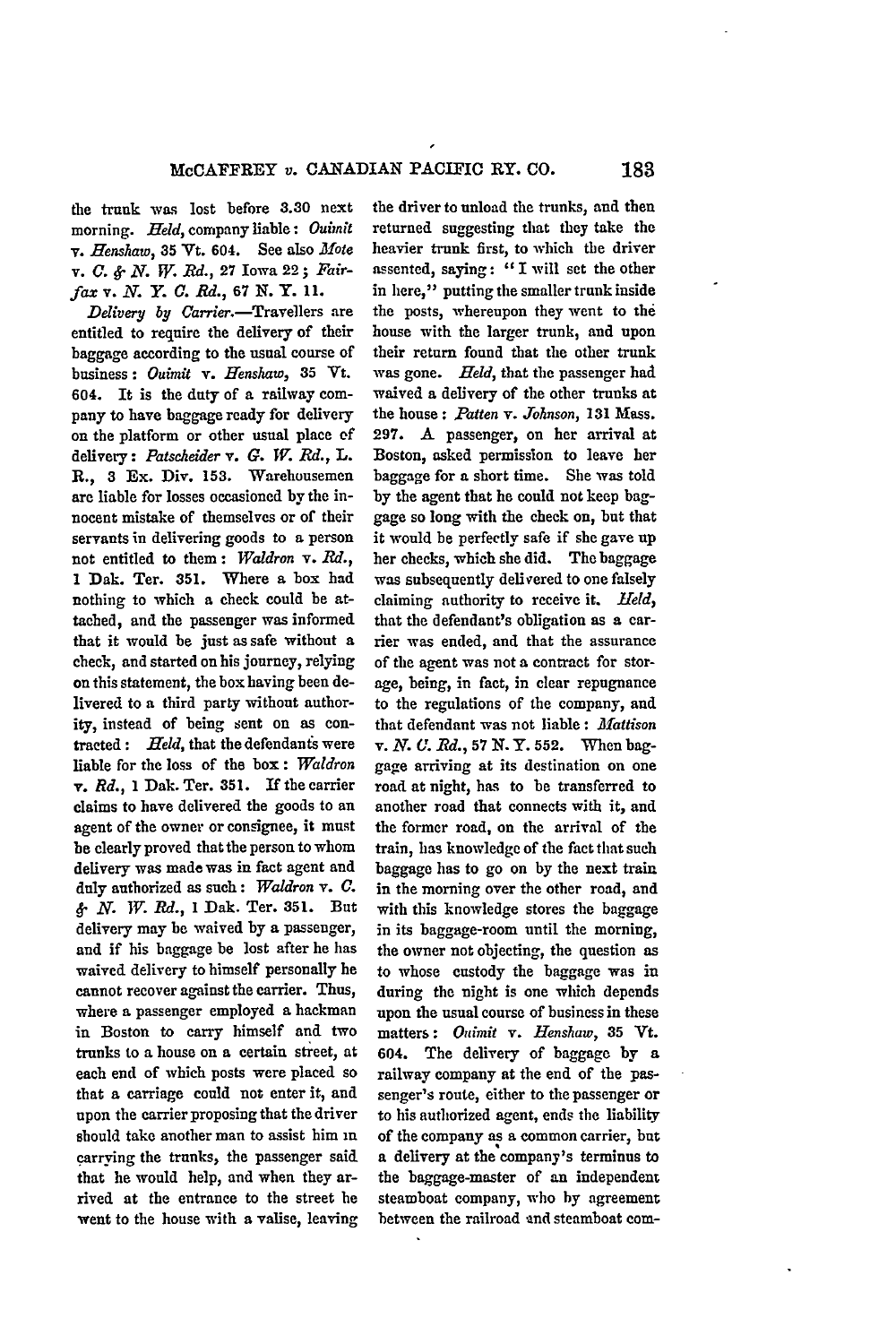panics always enters its cars before their arrival at the depot, taking baggage. checks of through-passengers and giving them company's receipts therefor in exchange, will not free the company from liability caused **by** the larceny of its servants after the delivery to the steamboat baggage-master, unless he were the plaintiff's authorized agent to receive the baggage **:** *Mobile 4- Ohio Rd. v. Hopkins,* 41 Ala. 486. A demand for baggage **by** tlhe passenger is, of course, necessary in order to charge the carrier for the failure to deliver it, hut it need not be **a de**mand upon the directors of a corporation which is a common carrier. It is sufficient to make the demand of agents of the company who are charged with the duty of receiving, keeping and delivering passengers' property: *Cass v.* **Rd.,** *I* **E. D.** Smith **522.** And when the baggage is wrongfully detained the owner may assign his title to the property, and the assignee may make a fresh demand for it, and then maintain an action in the nature of trover.

*Right to Regulate the Carnage qf Baggage and to Limit Liability therefor.-As a* general rule **a** common carrier cannoteven **by** a special agreement with the owner release himself from liability for his failure to exercise ordinary care in transporting baggage **:** *C. 4-A. Rd. v. Baldauf,* **16** Penn. St. 67. He cannot contract for exemption from liability for damages caused **by** the negligence, wilful default or tort of himself or his bervants. This rule applies when he undertakes to transport passengers gratuitously. It also applies to an express stipulation for tickets limiting the carrier's responsibility to a specific sum, as to the value of the baggage: *Mobile 4- Ohio Rd. v. Hopkins,* 41' Ala. 486. Nevertheless, a carrier of passengers has the right to establish any reasonable regulations which he considers necessary to secure the safety of the baggage of his passengers, and if the passenger knows the regulation, and his baggage is lost, arid there is neglect

or refusal to comply with it, the carrier is not answerable: *Macklin v. N.J. Steamboat Co.,* 7 **Abb.** Pr. **229. And** it may, as an insurer of the property, stipulate against liability for accidents and unaVoidahle losses: *C., H. J- D. 4- D. M. Rd. v. Pontius,* **19** Ohio St. 221. But public notice **by** a railroad company that all baggage transported on their road is at the risk of the owners will not exonerate the company from its liability as **a** carrier: Logan v. *Rd.,* 11 Rob. (La.) **2,** 4 **;** *C. 4- A. Rd.* v. *Belknap,* 11 Cush. **97 ;** *.onesv. Voorhees, 10* Ohio 145 **;** *C. .4- A. Rd. v. Burk,* 13Wend. **611;** *1.4- C. Rd. v. Cox,* **29** Ind. **360;** *Rd.* v. *Campbell*, 36 Ohio St. 647; Nevins v. Bay *City Steamboat Co.,* 4 Bos%,. **225 ;** *Rawson* v. *Rd.,* 2 **Abb. Pr. (N. S.)** 220 **;** *Cohen* v. **S.** *E. Rd.,* L. **R., 2 Exch. Div. 253;** *Williams v. G. TV. Rd.,* **10** Exeh. **15.**

**A** carrier may stipulate against liability as an insurer for baggage exceeding a fixed amount in value, except additional compensation proportionate to the risk: *Rd.* v. *Fraloff,* **100 U. S.** 24. So he may stipulate that he will not be lia**ble** in case of loss for merchandise and jewelry, unless he be notified **by** the owner'that these are in the baggage, and an extra compensation be paid therefor **:** *Hopkins* v. *Wescott,* 6 Blatch. 64. So he may relieve himself from liability by fire: Id.

*Contract or Notice-Construction.-The* intention of carriers to limit their liability where it is intended so to do, must be so plainly expressed as to leave no room for doubt as to their meaning. Nothing should remain to be ascertained **by** construction. Where there is any doubt as to the meaning of **a** limiting notice, it must be construed strictly as against the carrier: *Hopkins v. Wescott,* 6 Blatch. 64. Knowledge of the limitation must be brought home to the passenger in time for him to leave the car and have his baggage removed before the train leaves. The mere delivery of a ticket to a pas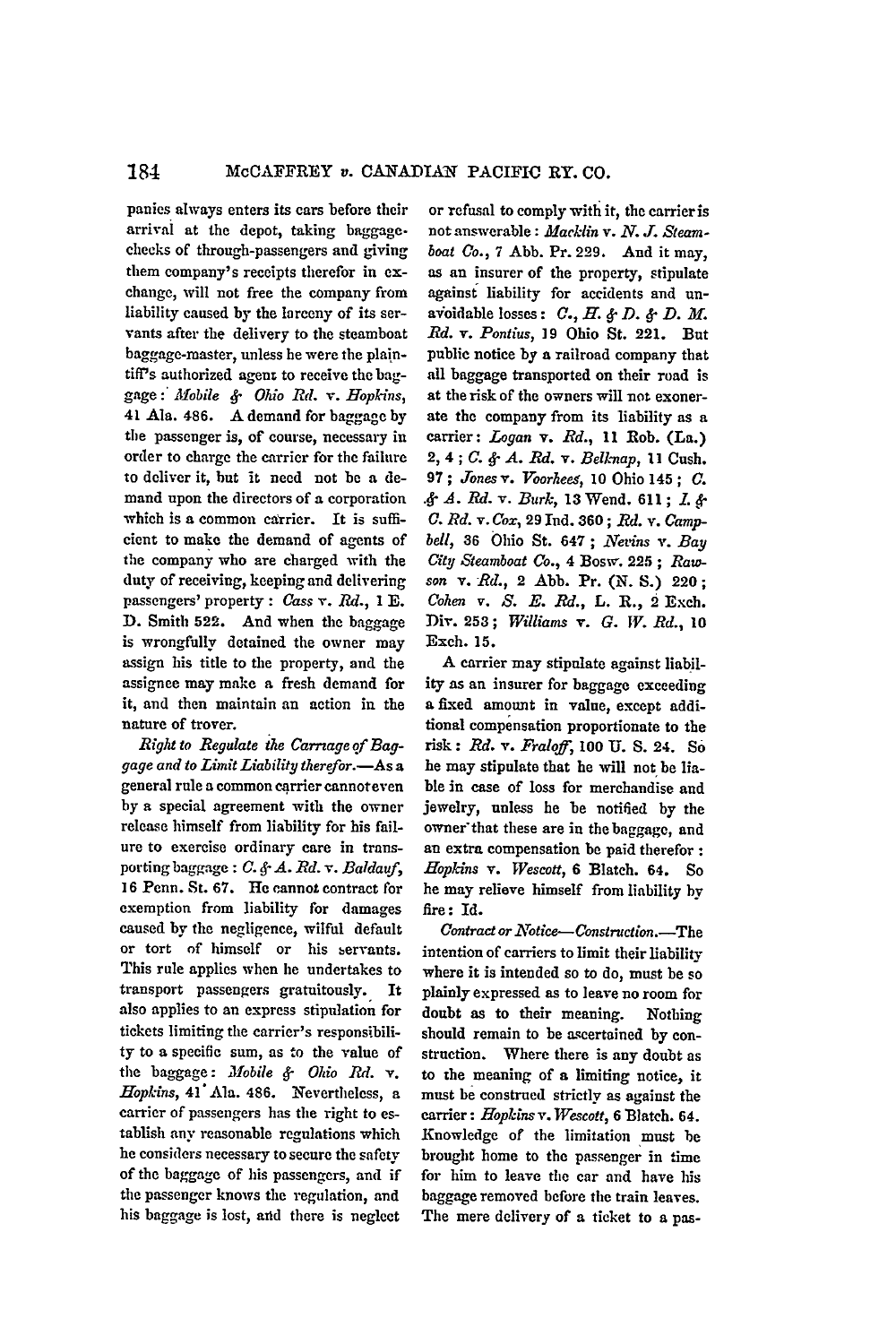senger, with a **notice** printed on its back or on its face, is not generally sufficient to raise the presumption of actual notice to him before the train leaves: *Wilson v. Chesapeake* 4- *Ohio Rd.,* 21 Gratt. 654: *Macdin* v. *t. .. Steamboat Co., 7* **Abb.** Prac. **(N. S.) 229 ;** *Nivens v. Bay State Steamboat Co.,* 4 Bosw. **235 ;** *Malone* v. *Rd.,* 12 Gray **388;** *Brown v. Rd.,* **11** Cush. **97.** Where baggage is delivered to carriers according to printed conditions posted in various parts of their boat, the consent of passengers to such conditions is not necessary. It is enough that they know them, and that fact being ascertained, compliance with them will be required **by** law. But it does not follow, from this, that pass engers are obliged to read these notices. **They** are employed **by** carriers as a means of bringing to passengers' notice any reasonable regulation: *Gleason* **v.** *Goodrich Trans. Co.,* **32** Wis. **85.** Passengers must be fully informed of the terms and effect of the notice:  $C. \nsubseteq A$ . *Rd. v. Baldauf,* **16** Penn. St. **67.** It has been held, however, that when a cloakroom ticket has on its face a plain and unequivocal reference to the conditions printed on the back of it, **a** person taking such a ticket is bound **by** such conditions, whether he has made himself acquainted with them or not **:** *Harris* v. *G. [. Rd.,* 45 L. **J.,** *N.* **S., Q.** B. **729.** Many instances are given in the books of attempted limitation of liability of carriers for baggage. Thus where a baggage-man came into a car to re-check baggage, and gave plaintiff a receipt for his baggage marked, **"** Domestic Bill of Lading," by which the carrier was exempted from liability under certain circumstances, which receipt the passenger put in his pocket without reading, the car being dimly lighted, so that plaintiff could not have read it, had he tried to do so. *Held,* that the carrier, in order to limit its liability, must establish a contract containing the special terms contained in the receipt, and that it was proper to

**VOL. XXXIII.-24**

leave to a jury the question whether, under the circumstances, the passenger made such a contract **by** the acceptance of the receipt: *Maudan v. ,Sherard,* **73 N.** Y. **329.** Generally, and without special limitation, a carrier is not liable for baggage lost by the act of God or the public enemy; but loss **by** theft is not within either of these exceptions: *Woods* v. *Devin,* **13** Ill. 746. The fact that a. guard of soldiers is set over a car, which contains munitions or equipments of war, even throughout the journey, does not relieve the carrier from liability where the control and management of the car, as a part of the train, was not interfered with or impeded in any way **by** such guard **:** *Hannibal Rd. v. Swft,* 12 Wall. **262.** Other cases present instances of limitations of the amount for which the company would be liable: *Pepper* v. **S.** *B. By.,* **7** L. T. **(N.** S.) 469 **;** *Steamship Co. v. Shand,* **3** Aloore **P. C. C. (N. S.) 272 ;** *H1arris* v. *G. R* **Rd.,** 45 L. **J. (N. S.) 729 ;** *Vantoll v. S. B. By.,* 12 **C.** B. **(N. S.) 75 ;** *Steers v. L., N. Y.* 4- *P. Steamship Co.,* **57** *N.* Y. **1.;** *Rd. v. Fraloff,* **100** U. **S.** 24.

*Actions-Parties.-A* number of cases present the question, "Who has a right to sue for damages occasioned by the loss of or injury to baggage in transit *?"* When an agent contracts and pays for the carriage of goods in the conduct of their owner's business, and for his account, the action to recover for their loss should properly be brought in the name of the owner: *Slowman v. G. IF. By.,* **67 N. Y. 208.** But where plaintiff gave his valise to his servant to take with him on defendant's railway, the plaintiff himself intending to travel **by** a later train, and the servant bought his ticket, and the valise in charge of the servant was checked as the servant's personal baggage, and was within the weight allowed him **by** law as personal **baggage,** *Held,* that the owner of the baggage was not the proper person to maintain an action against the company for the loss thereof,

185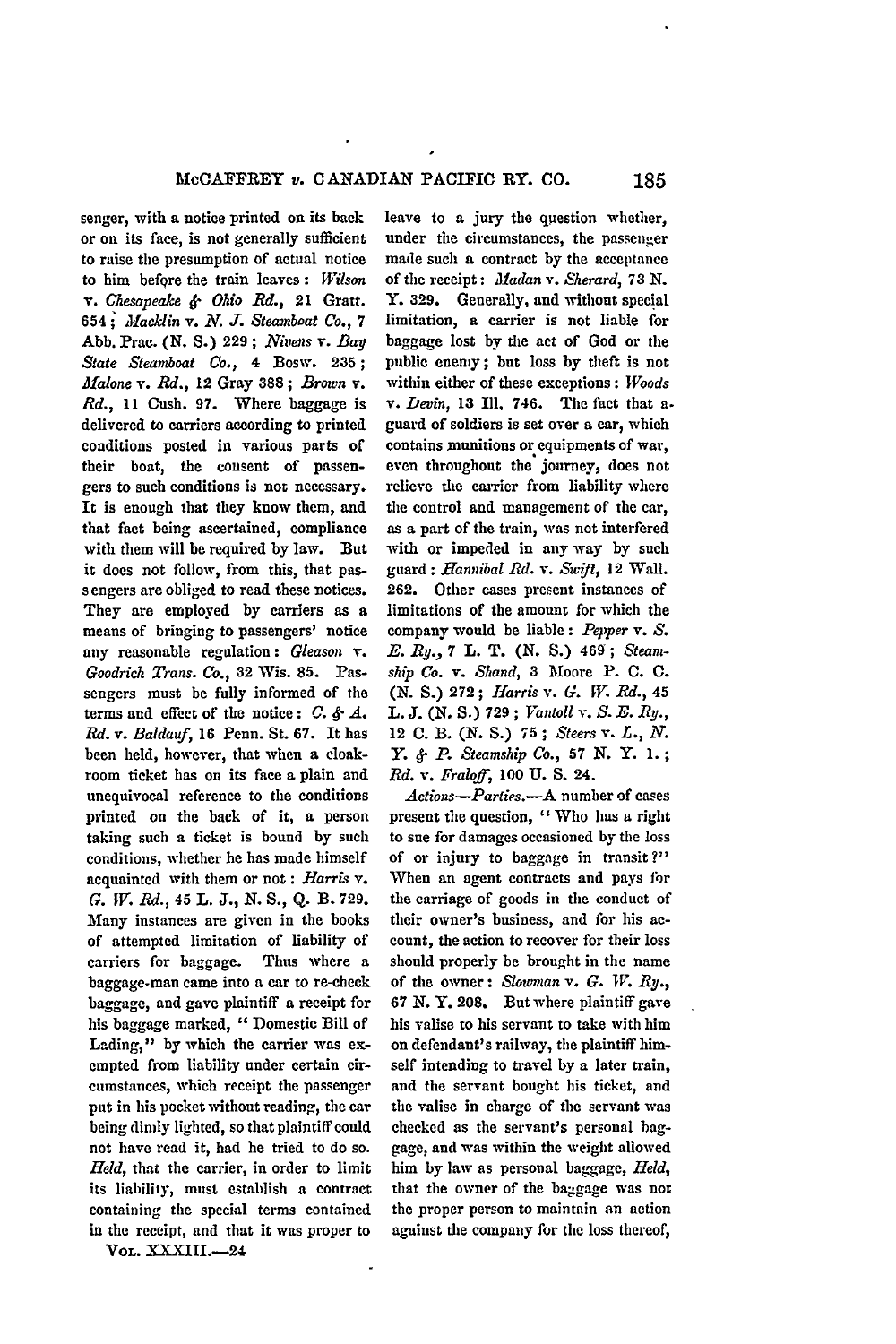although he travelled on the same day and on the same route **by** a later train **:** *Becher* v. *Rd.,* L. **R. 5 Q.** B. 241. So where a travelling salesman paid his fare as a passenger in **a** railroad car and committed a trunk containing money belonging to his principal, not exceeding a reasonable amount for travelling expenses, to the agent of the company, but without notice that the trunk contained **mo**ney, and it was lost, *Held,* that the action would not lie in the name of the principal upon the contract existing between the agent and the carrier **:** *Weed v. Saratoga 6- Schen. Rd.,* **19** Wend. 534; *Stimson v. Conn. Rd.,* 78 Mass. **83.** Whether a married woman **can** sue in her own name for the loss of her personal baggage is governed **by** the law of the place where the remedy is sought. Some cases hold that a married woman may sue for such baggage: *Stoneman v. Erie Rd.,* **52 N.** Y. **29** ; *Fraloffv. N. Y. C.* **4.** *H. R. Rd.,* 10 Blatch. 16 ; *Rawsonv. Penn. Rd.,* 2 Abb. **N. S.** 220; *McCormick v. Penn. Rd.,* 49 N. Y. **303.** An infant may bring an action by his next friend to recover damage for the.loss or injury to his baggage.

Other cases present questions as to who may be sued for the loss of baggage. Thus whether the driver of a cab or the proprietor thereof is liable. A cab plying in London in the ordinary way was hired **by** the plaintiff to carry his baggage, which was lost **by** the fault of the driver. On the cab was the name of the defendant, as proprietor of it, which he in fact was. The driver paid each day a cer**tain** sum **of** money to the defendant for the use of the equipage, and made what he could **by** the transaction. *Red,* under the statute that the driver must be taken to be an agent of the proprietor, with authority to make contracts for the employment of the cab on his account, and that consequently the action was rightly brought against the proprietor: *Powles v. Hgder,* **6 El. &** B. **207.** A foreign corporation doing business as a carrier

of passengers may be sued in New York to recover the value of lost baggage *.7ones v. Trans. Co.,* **50** Barb. **193.** The form of the action may be either in tort or *ex contractu*. An action of tort before a police justice is the proper form of suing for **a** penalty of **\$10,** provided by the stat. 1854, **c. 23,** for the refusal of a railroad company to take the baggage of a company delivered to it for transportation: *Conmonwealth* v. **Rd., 15** Gray 447.

*Pleadings.-In* declaring on the common-law obligation of a common carrier it is only necessaryto allege the delivery of the goods to their carrier to be carried by him bver the designated route, and that they were received and accepted **by** him. **On** these facts the duty arises, for a breach of which the carrier is liable to the shipper: *Wilson v. Chesapeake 6- Ohio Rd.,* 21 Grat. 654. It must be alleged that the loss occurred through the defendant's negligence: Candee *v. Penn. Rd.,* 21 Wis. **582.** The plaintiff need not allege that the baggage was lost without his fault: *Richards v. Wescott,* 2 Bosw. **590.** In suits before a justice of the peace it is sufficient to file such a statement of the cause of action as will apprise the defendant of the nature of the demand on such certificate that a second suit cannot be maintained for the same cause of action **:** *Leelin v. Rd., 10* Mo. **App. 128.** It-need not be alleged that the plaintiff went as a passenger, and that the trunk was taken as a part of her baggage: *J'ilson v. Chesapeake 6- Ohio Rd.,* 21 Grat. 654 ; *Davisv. Rd.,* **10** How. **330.** Under **:** n allegation that a hack was unfit for service, evidence is admissible that it was overloaded: *Lemon v. Chanslor,* 68 Mo. 340.

*Defences-Merchandise.-The* general rule is that the articles for which a railway or other carrier is liable to carry safely as baggage include only such as are necessary to the use, comfort and convenience of the passenger during the journey or immediately thereafter.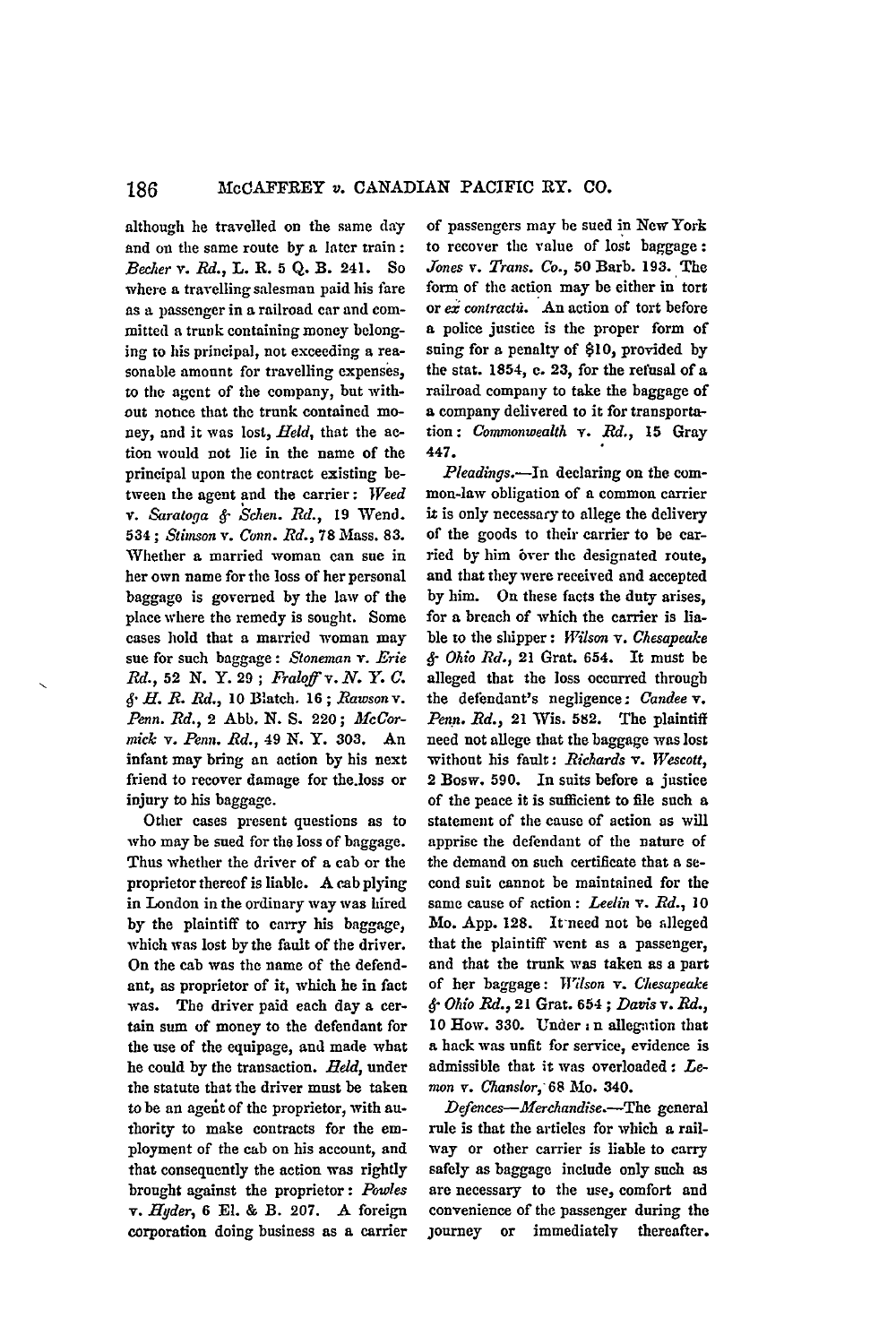What these articles are depends upon the social position of the passenger, length of journey and the country through which or to which the passenger travels. In some respects the rule is comparable to the rule of law which regulates the liability of an infant for necessaries, that is, for such articles as he buys that are suitable for his use, having in consideration the social position and standing of the infant. Just so social position is to be considered in determining what is proper baggage for a passenger. Valuable jewels have been considered appropriate baggage for a Russian countess, and would probably **be** so considered when carried **by** any person of wealth and high social standing. So the amount of baggage which a person may carry upon a long journey may obviously be greater than if the journey was a short one to an adjacent city or village. One of the limitations of the liability of **a** carrier arises out of the kind of property carried **by** the passenger as baggage, as thus, a carrier is not liable for merchandise carried as baggage: for example, for jewelry carried **by** the commercial traveller of a jewelry house: *Ailing v. B.* 4- *A. Rd.:* **126** Mass. 121; *Richards v. Wescott,* 2 Bosw. 590; *Collins* v. *Boston* **4-** *Maine Rd.,* **10** Cush. **506;** *Cahill v. Rd.,* **10 C.** B. (N. **S.)** 154; *Bluemantle v. Fitchburg Rd.*, 127 Mass. **322** ; *Pardee v. Drew,* **25** Wend. 459 **;** *Belfast, 4-c., Rd., v. Keys,* **9** H. L. **C. 555** *; Cahill v. L. 4-N I.TV. Rd.,* **13 C.** B. *N.* **S. 818** ; *Cin. 4- Chic. Air Line Rd. v. Marcus,* **38** Il1, **219 ;** *Stimson v. Conn. River Rd.,* **98** Mass. **83;** *Smith* v. *Rd.,* 44 **N.** H. **325;** *Rd. v. Capps,* **23** Am. L. **Reg., N. S.,** and note. **Of** course if the railroad company or its agents **be** informed that the trunk or box of the passenger contains merchandise they may be held liable therefor, having been given notice of its contents and an opportunity to charge extra compensation for the carriage of it, and to take all necessary precautions for its safe preservation. The

fact that commercial travellers or others are accustomed to carry merchandise in passenger trains, they paying the usual price for tickets of a passenger, even if known to the carriers, will not render them liable for such merchandise. The passengers carry it at their own risk **:** *Alling v. B. & A. Rd., 126 Mass. 121.* So a railroad company has been held not liable for a watch and handcuffs, locks, medicines, &c., carried by a passenger: *Bomar v.Maxwell,* 9 Uumph. 621. But it has been held in at least one case that if the package of merchandise is carried openly or so packed that its nature is obvious, and the carrier does not object to it, he will be liable for the loss of it: *Great North. By. v. Shepherd,* 8 **Exch. 30.** And where a carrier demands and receives compensation as freight for the transportation of the merchandise, he is liable for it as well as for the baggage **:** *Stoneman* v. *Rd.,* 12 *N.Y.* 419 ; *Ross v. 31o., K.* **6-** *T. Ry.,* 4 Mo. **App. 583.** Where plaintiff wished to go from Little Falls, N. Y., to New York city *via* Albany, and sent his trunk, on the **sug**gestion of the New York Central Railroad Company, from Little Falls to Athens, *"via* the People's Line of Steamers," to New York, via Albany on the railroad, and the baggage was lost, *held:* that the railroad company was not liable for it, there being no contract between it and the steamboat company, but sim**ply** an occasional transaction of this kind: *Green v. N. Y. Central Rd.,* 12 **Abb. Pra¢.** *N.* **S.** 473.

**A** passenger on a railroad informed its agent that his trunk contained merchandise, in addition to his personal baggage, and paid the agent a compensation for the extra weight as demanded, and the trunks were destroyed, and the passenger brought an action to recover for the loss of the baggage, in which the court ruled that he could not recover for the merchandise, but that he could, and in fact, did recover for the baggage. *Held,* in a subsequent action brought to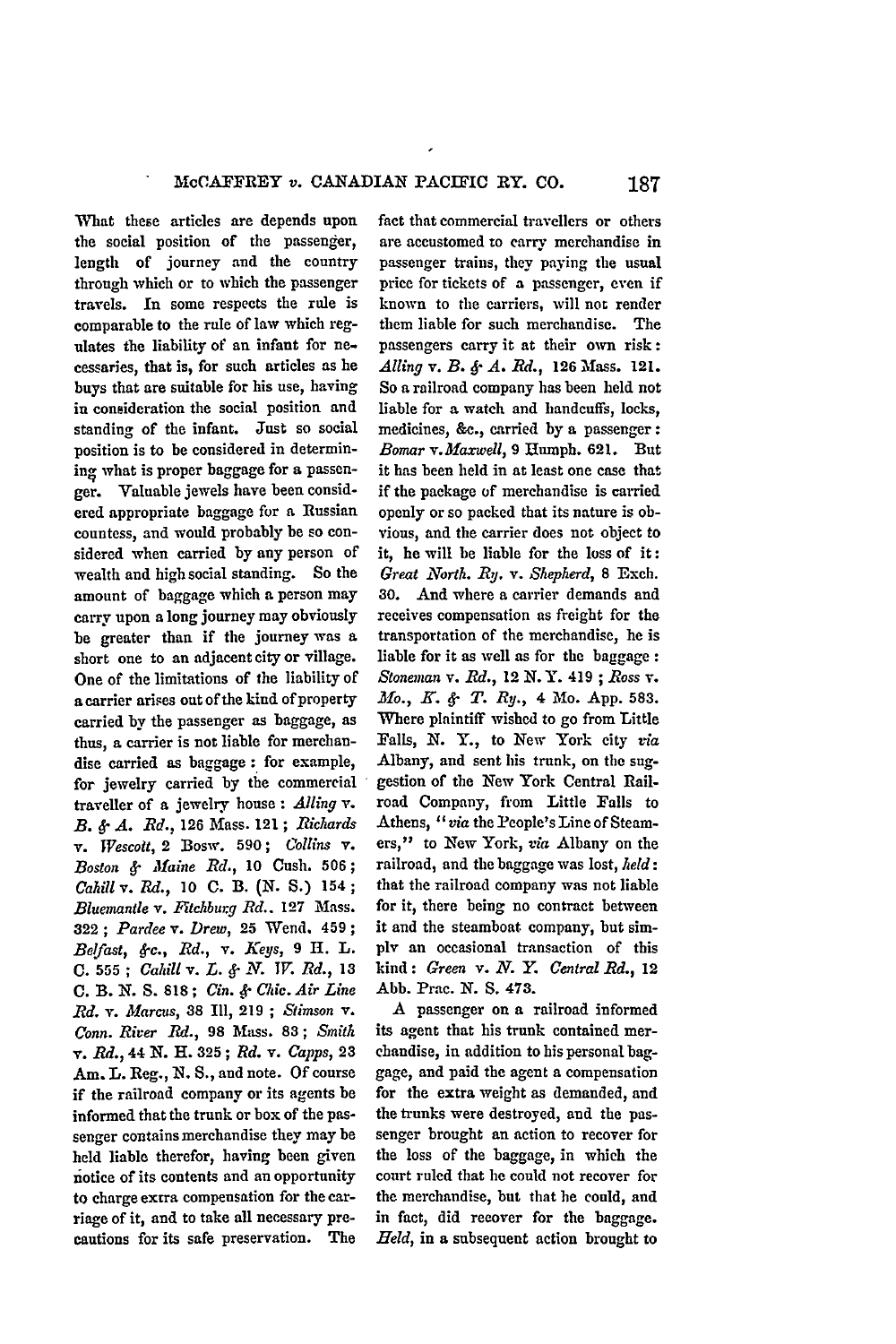recover the value of the merchandise lost, that the former action was not a bar, since the two actions were based upon separate contracts: *Millard v. M., K. § T. Rd.,* **86 N.** Y. 441.

*Evidence.-As* a general rule, the agents of a corporation whose duty it is to receive and take care of baggage, are competent persons to testify as to its care, condition and transportation. So **a** check is competent to prove the receipt of baggage **by** a carrier. The evidence of any witness who saw the baggage **de**livered to the carrier will be competent. Questions have been raised as to the competency of the husband or wife to testify as to loss of each other's baggage. Although the general rule is that a wife is not a competent witness in behalf of the husband, where the husband is a party, yet where the husband is plaintiff in a suit for lost baggage, both her testimony and his are admissible, from the overruling necessities of the case. They. alone know the contents of the **baggage, and** must testify as to its value and contents, else the verdict of the jury upon these points would in most cases be mere guess work. In favor of this view see *Dibble v. Brown,* 12 Ga. **217.** As to \*check, see *Hickox v. Rd.,* **31** Conn. 281. Still it has been held that in such a case the wife is not a competent witness: *Smith* v. *Rd.,* 44 **X.** H. **325.** Some of the old cases hold that in an action against a railroad company to recover damages for the loss of baggage **by** its negligence, the plaintiff is not a competent witness, although he has no other evidence: Snow v. Rd., 12 Met. **44;** *Dill v. Rd.,* 7 Rich. Law **(S. C.) 158 ;** *Smith v. Rd.,* Martin's Law **203 ;** *Pettigrew v. Barnum,* **11 Md.** 434. In Indiana while the competency of the plaintiff himself was admitted, his *ex parte* affidavit as to the contents and value **of** the baggage lost was excluded **:** *Indiana 0. Rd. v. Gulick,* **19** Ind. **83.** See also *Pador v. Rd.,* **26** Me. 458. In New York it has been held that the rule

of evidence allowing the plaintiff to prove the value of the contents of his lost trunk **by** his own oath, is confined to cases in which fraud or wrong is proved **by** the defendants, and has no application to cases of loss through negligence merely: *Garvey* v. *Rd.,* **4 Abb. Pr. 171.** But probably the rule of law that a passenger is not competent to prove the contents and value of his own trunk has been abrogated **by** the statute permitting parties to actions to testify therein on their own behalf: *Am. C. Co. v. Cross,* **8** Bush 472 **;** *Jones* **v.** *Joorhees,* **10** Ohio **151.** In Pennsylvania it has been held that trunks of husband and wife being lost on a journey, both are competent to testify as to the contents and their value, and especially may the wife be assumed usually to have packed the trunk: *McGill* v. *Rowand,* **3** Penn. St. 451 **;** *I C. Rd.* **v.** *Copeland,* 24 **Ill. 332 ;** see *Pettigrew v. Barnum,* **11 Md.** 434. In Tennessee the same rule has been affirmed, but limited in its application to personal baggage, and not to merchandise, the delivery of which to the carrier, it was held, must be evidenced by bills of lading: *Johnson v. Stone, 11* Humph. 419. In Illinois it was held that a person suing a railroad company for the value of lost baggage is only permitted to be a witness in his own case for the purpose of proving the contents of the lost baggage, when no other evidence can be adduced. He may **be** permitted also to prove the value of the contents, but he should not be allowed to give evidence as to the value of the articles in which the baggage is packed **:** *Davis v. Michigan So. Rd.,* **22 11. 278.** To the effect that a passenger may prove the value of the contents of his own baggage, see also *Nolan T. 0. 4- M. Rd.,* **39 Mo. 114 ;** *Doyle v. Kiser,* **6 Ind. 242;** *Dibble v. Brown,* **12** Ga. **217;** *Merrill v. Grinnell,* **30** *N.* Y. 549 **;** *Harlow* **v.** *Rd.,* **8 Gray 237.**

*Admissions.-The* price paid for a railroad ticket includes the carrying of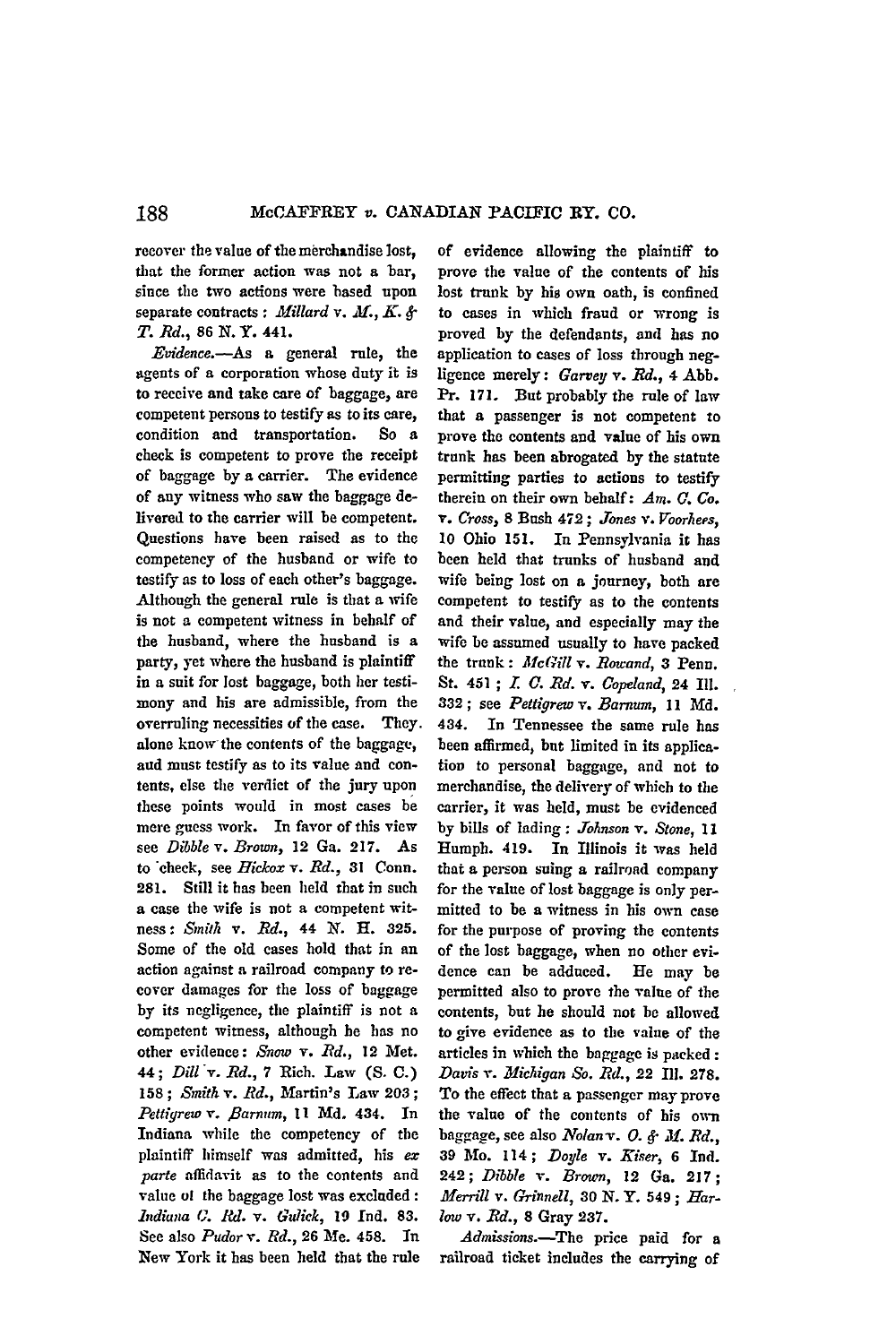baggage, and the recognition by the company issuing the ticket of its validity, is an. admission that the check given for the baggage is equally binding: **C.,** *R. F. 4: P. Rd. v. Fahey,* **52 111. 81.** A delivery of checks to a connecting carrier is evidence tending to show the delivery of the baggage represented by such checks to said carrier: *Kan. Pac. Rd. v. Mantelle,* 10 Kan. 119. The admissions of the conductor, baggage-master or stationmaster, as to the manner of the loss, are admissible in evidence against the corporation: *Morse* v. *Rd.,* **6** Gray 450. But probably such admissions would be required to have been made so near the time of the loss or damage to the baggage as to be part of the *res gesta*: Rd. *v. Campbell,* **36** Ohio St. **649 ;** *Curtis* v. *Rd.,* 49 Barb. 148. A statement made to the plaintiff by the superintendent of a railroad company on presentation of plaintiff's claim that the claim was a "good one," constituted no part of the *res gestce,* but related to a past transaction, and was held inadmissible as evidence against the railroad company **:** *Green v. N. Y. C. Rd.,* 12 Abb. Pr. **N.** S. 473.

In an action against a railroad company to recover the value of a trunk and its contents alleged to have belonged to the plaintiff as a passenger, and to have been lost **by** the company, the evidence tended to show that the trunk belonged to a third person who took it away from the depot without the knowledge of the agent of the company, and then procured the plaintiff to bring -suit **for** its recovery. The evidence tending thus to show the community of interest and design between the plaintiff and such third person: *hdd,* that a letter written **by** the latter to a stranger to the transaction going to show the conspiracy was admissible in evidence against the plaintiff: *C., R. L 4- P. Rd. v. Collins,* **501** Ill. 212.

*Presumptions.-In* the absence of proof of any contract on the part of the carrier

to carry a passenger and baggage to any particular place or city in the carrier's port of destination, it will be presumed that the carrier undertook to transport the passenger and baggage to the place in the port fixed **by** the established usage and custom of the carrier for the landing of its passengers and their baggage **:** *Klein v. Pack-ettt Co.,* **3** Daly **390.** So, assent to conditions affecting liability is presumed from the acceptance of a carrier's receipt or bill of lading: *Steers v. L., N. Y. 4- P. Steamboat Co.,* **57 N.** Y. **1.** That the loss of a trunk is presumed to have been evidence of the negligence or fraud of the carrier or its agent: *C. ,- A. Rd. v. Baldqfu,* **16** Penn. 67. See alse *Fairfax v. N. Y. C. 4-H. R.Rd.,* **37** *N.Y.* **516** ; *Brownellsv. N. Y. C. Rd.,46* **N.** Y. 184. But see *Stimson v. Conn. River Rd.,* **98** Mass. **83:** *Smith* v. *Rd..* 44 *N.* H. **325.** The court may take judicial notice of established railroad routes generally known and used: *Fairfax v. N. Y. C. Rd.,* **37 N.** Y. **(S. C.) 516.**

*Miscellaneous Instances.-To* justify **a** common carrier in his defence that he had limited his liability substantially **by** notice brought home to the knowledge of the plaintiff, the evidence must show not only that the plaintiff had his attention called to the carrier's notice, limiting his liability in certain expressed contingencies, but it must also appear that the passengers assented to the terms and conditions of the notice: *Nevins v. Bay State Steamboat Co.,* 4 Bosw. **225.** The possession of checks **by** a passenger, and the testimony of the baggage-master that when required by passengers he put checks on their baggage, giving the duplicates to the passenger, is enough to prove that the plaintiff was a passenger, and that his baggage was checked **:** *Davis* v. *C. S. Rd.,* 10 How. Pr. **330.** So it has been intimated by Judge WOODRUFF that if a passenger's residence, business, station in life, place from whence he came and whither

189